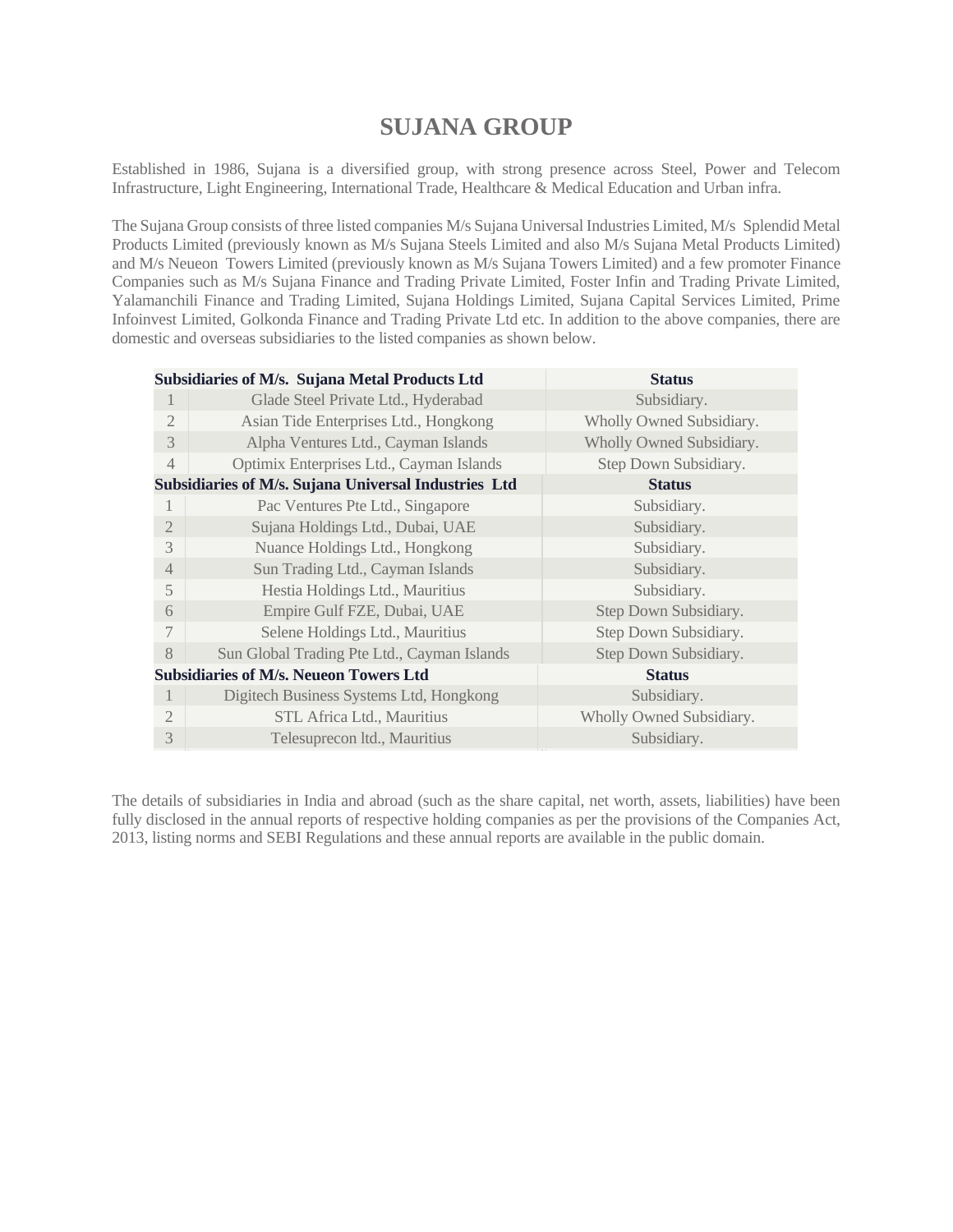SUIL's manufacturing facilities and their installed capacities are indicated in the following table.

| <b>Location of the Manufacturing</b><br><b>Units</b> | <b>Products</b>                        | <b>Existing Capacity</b> |
|------------------------------------------------------|----------------------------------------|--------------------------|
| <b>Castings Division</b>                             |                                        | <b>Tonnes/Annum</b>      |
| Bollaram, Hyderabad                                  | Castings                               | 150000                   |
| Bollaram, Hyderabad                                  | <b>Billets</b>                         | 120000                   |
| <b>Appliances Division</b>                           | <b>Units/Annum</b>                     |                          |
| Jeedimetla, Hyderabad                                | Appliances                             | 718000                   |
| <b>LEC Division</b>                                  | PCS/Annum                              |                          |
| Bollaram, Hyderabad                                  | <b>Ball Bearings</b>                   | 3000000                  |
| Bollaram, Hyderabad                                  | <b>Taper Roller bearings</b>           | 500000                   |
| <b>Bollaram</b>                                      | <b>Auto Components</b>                 | 1500000                  |
| <b>Bollaram</b>                                      | <b>Light Engineering</b><br>Components | 500000                   |

#### 1. **Manufacturing facilities of Sujana Univesal Industries Limited**

#### 2. **Manufacturing facilities of Splendid Metal Products Limited:**

| <b>Location of the Manufacturing Units</b> | <b>Plant Type</b>            | <b>Product</b>       | <b>Existing Capacity</b> |  |  |  |
|--------------------------------------------|------------------------------|----------------------|--------------------------|--|--|--|
| <b>Hyderabad</b>                           |                              |                      |                          |  |  |  |
| Unit-5 - Shadnagar, Mahboob Nagar          | <b>Steel Melting</b><br>shop | MS Ingots            | 65,000                   |  |  |  |
| Unit-5- Shadnagar, Mahboob Nagar           | <b>Rolling Division</b>      | <b>TMT</b> Bars      | 75,000                   |  |  |  |
| Unit-4-Bollaram, Jinnaram, Medak           | <b>Rolling Division</b>      | <b>TMT</b> Bars      | 75,000                   |  |  |  |
| Unit-1- Bollaram Jinnaram, Medak           | <b>Rolling Division</b>      | <b>TMT</b> Bars      | 75,000                   |  |  |  |
| Unit-6- Shadnagar, Mahboob Nagar           | Cut and Bend<br>division     | <b>RMS</b>           | 120,000                  |  |  |  |
| Suryapet Unit, Nalgonda                    | DR Plant                     | Sponge Iron          | 120000                   |  |  |  |
| <b>Chennai</b>                             |                              |                      |                          |  |  |  |
| Unit-1-Manjankarai                         | <b>Rolling Division</b>      | <b>TMT</b> Bars      | 1,80,000                 |  |  |  |
| Unit-2-Village Pappanakuppam               | <b>Rolling Division</b>      | <b>TMT</b> Bars      | 60,000                   |  |  |  |
| <b>Visakhapatnam</b>                       |                              |                      |                          |  |  |  |
| Visakhapatnam Unit                         | <b>Rolling Mill</b>          | Steel<br>structurals | 1,80,000                 |  |  |  |

#### 3. **Manufacturing facilities of Neueon Towers Limited**

| Unit         | <b>Location</b>                                                                                     | <b>Activity</b>                                       |
|--------------|-----------------------------------------------------------------------------------------------------|-------------------------------------------------------|
| T            | Unit – I: Plot No. 9, Survey No. 172/E,U,UU, IDA Bollaram,<br>Jinnaram Mandal, Medak Dist. Teangana | <b>Fabrication of Towers</b>                          |
| $\mathbf{I}$ | Plot No. 10A, Survey No. 172, IDA Bollaram, Jinnaram Mandal,<br>Medak Dist, Teangana                | <b>Fabrication of Towers</b>                          |
| Ш            | Plot No. 128/A, Survey No. 172/B, IDA Bollaram, Jinnaram<br>Mandal, Medak Dist, Teangana            | Galvanizing                                           |
| IV           | Plot no.159 B&C, Survey No.172/A, IDA Bollaram, Jinnaram<br>Mandal, Medak Dist, Teangana            | <b>Rolling Mill</b><br>producing angles &<br>channels |
| V            | Survey No. 321, Turkala Khanapur, Hathnoora Mandal, Medak<br>Dist, Teangana                         | Fabrication and<br>Galvanizing                        |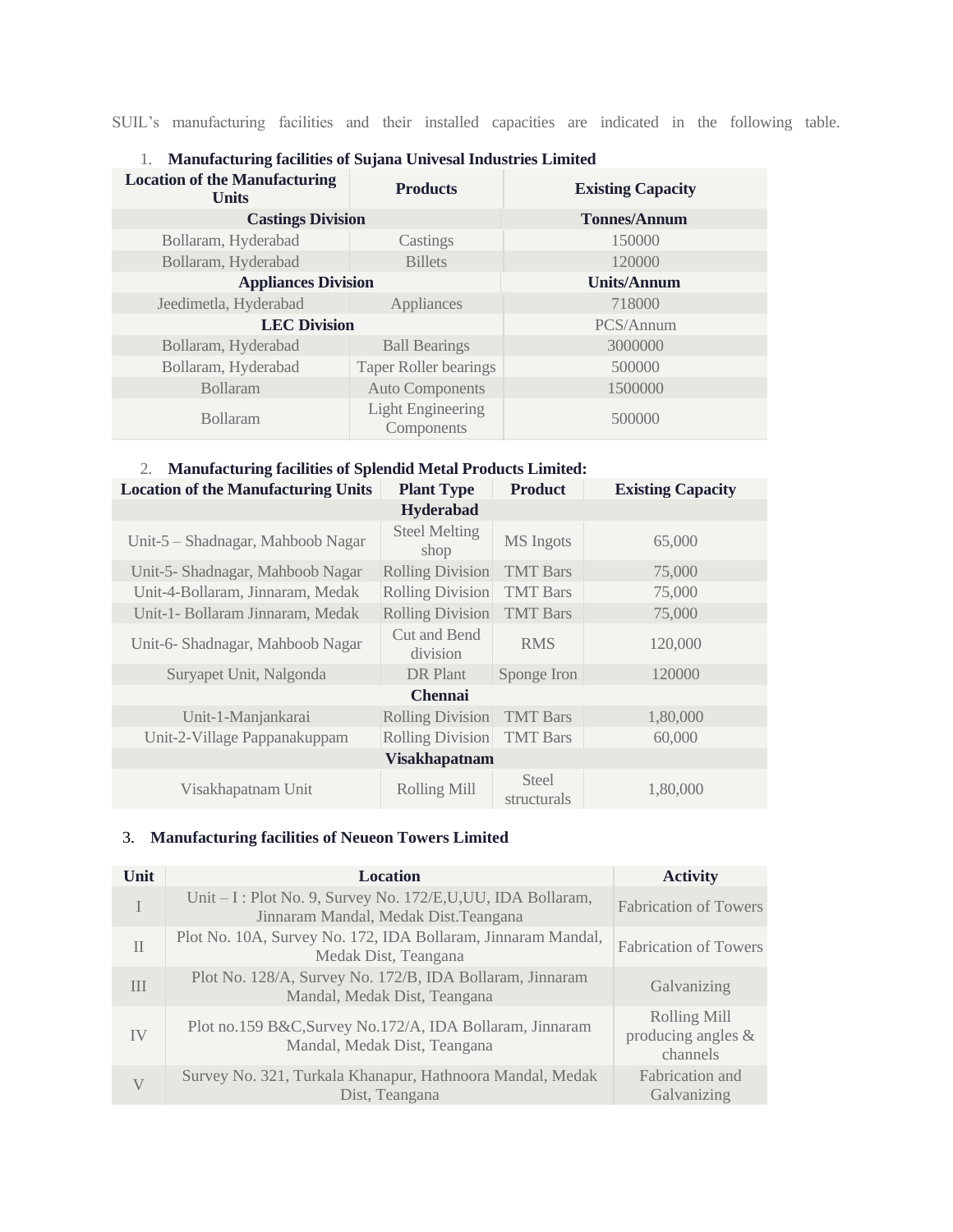There are no other companies in Sujana Group other than those mentioned above.

# **Utilisation of loans availed from banks:**

The funds availed from banks have been utilized only for the purposes for which they have been sanctioned. The financial assistance extended by the banks for the business operations of the Group's companies are always subject to appointment of nominee directors of the lenders on the boards of these companies in order to have superintendence on the affairs the borrowing company and to oversee the operations at a macro level; and in view of the continuous and regular conduct of concurrent audit, receivables audit & secretarial audit by the well reputed accounting/ company secretary firms appointed by the lending banks in addition to the internal audits and statutory audit by independent auditors. The outcome of these audits is tabled and discussed in depth internally by various committees of the Board, quarter after quarter and are well documented. In general, all the loans taken by the Group from banks and financial institutions are fully secured.

Further, the promoters brought in funds by way of locked-in investments at a very high premium in order to meet the lender's terms and other liquidity requirements. Any one is free to check the IT / WT returns and the disclosures made to the stock exchanges, filed by the promoter group, to ascertain the above.

#### **Corporate guarantees to raise funds from foreign sources:**

Corporate Guarantees were given by the Companies of Sujana Group on behalf of their overseas subsidiaries to foreign banks/lenders in conformity with the RBI and FEMA regulations / guidelines. There was never any violation of FEMA, or for that matter, any statute. The overseas subsidiaries conduct business operations in their respective countries of operation. Any loans raised by them based on the corporate guarantees given by the parent company, was used for business operations in their countries and these funds were not used by the parent company.

# **Group's liabilities:**

The total liability of the Group (SUIL, STL and SMPL) to banks &FIs is around Rs.4268 Crores as on 31.3.2014 as shown below. The Group has generally not defaulted in its repayment or debt service obligations.

# **TOTAL BANK LIABILITIES**

|                              |             |             | Rs. Cr.,   |
|------------------------------|-------------|-------------|------------|
|                              | <b>SUIL</b> | <b>SMPL</b> | <b>STL</b> |
| <b>TERM LOANS (A)</b>        | 64.33       | 979.82      | 845.58     |
| <b>WORKING CAPITAL LOANS</b> |             |             |            |
| Cash credit                  | 380.01      | 632.82      | 598.54     |
| Letters of Credit            | 239.16      | 168.25      | 100.01     |
| SBLC facility/BG             | 159.46      | 0.00        | 100.01     |
| TOTAL (B)                    | 778.63      | 801.07      | 798.56     |
| <b>GRAND TOTAL (A+B)</b>     | 842.96      | 1780.89     | 1644.14    |

### **Payment of taxes by the Group companies (sales tax):**

Since inception, Sujana Group was carrying on the business in India and abroad by paying the relevant taxes as per the APGST and CST Acts and other relevant acts / laws wherever applicable.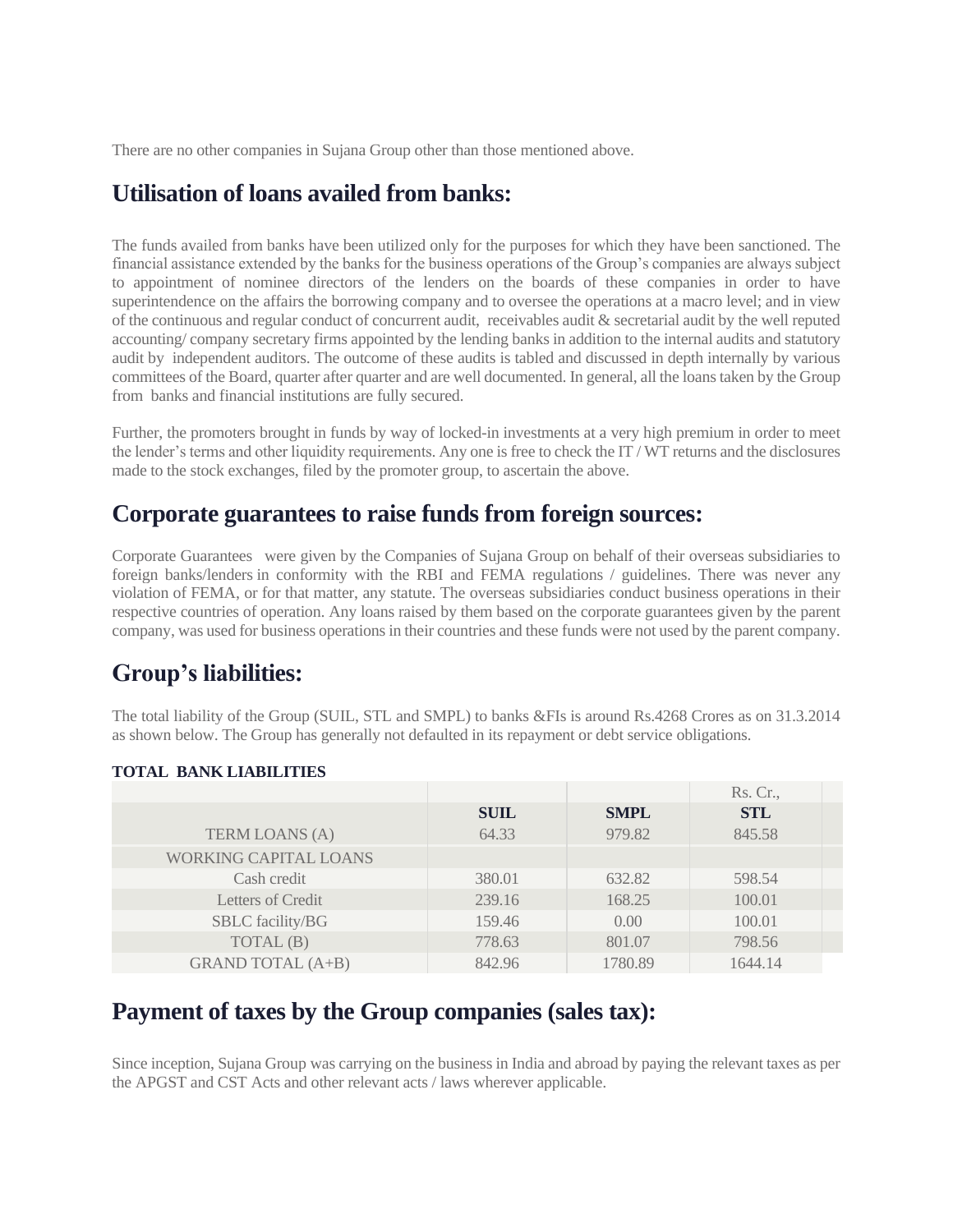The Sujana Group was regularly filing the monthly and annual sales taxes returns and any other applicable reports and paying the taxes due to the Commercial Taxes Department as required under the Acts.

### **Compliance with Statues, rules and regulations.**

The Sujana Group has come to its present state after struggling hard continuously and running the business efficiently with dedicated and devoted professionals / employees coupled with innovation and perfection and firm commitment to meet the needs of the customers.

The Sujana Group has been adopting high standards of corporate governance which is evident from the disclosures made periodically in quarterly returns, publications, annual reports etc.

# **Declaration of Dividends by Sujana Group listed companies:**

The Group companies have not declared any dividends since 2000-2001 and all the dividends declared till the said financial year were paid off.

#### **Inter-company transactions:**

The group companies always disclose the details of the intercompany / related transactions in their annual reports and filings. Moreover, this is a requirement under the IT Act, too.

# **Profitability of Sujana Group companies:**

It is proven beyond doubt for the past 29 years, the EBIDTA of group companies is either in line with the industry norms or better than the norms and is sufficient to meet the debt servicing obligations of the group. As far as the bank loans are concerned, every business entity needs capital in the form of equity and loans from the lending entities; banks and financial institutions had played an important role in growth of these companies along with the promoters.

#### **Tax liabilities of Group companies:**

On completion of the assessments by the Tax Departments, the undisputed taxes are paid promptly. Some of the tax claims are disputed by these companies on the ground that they are not payable and they have appealed against such tax demands. These appeals are pending with various appellate authorities/ High Courts. Status of the disputed tax claims is given in the annexure. Status of the disputed tax claims is reported quarterly to the Board and is also disclosed in the audited balance sheets.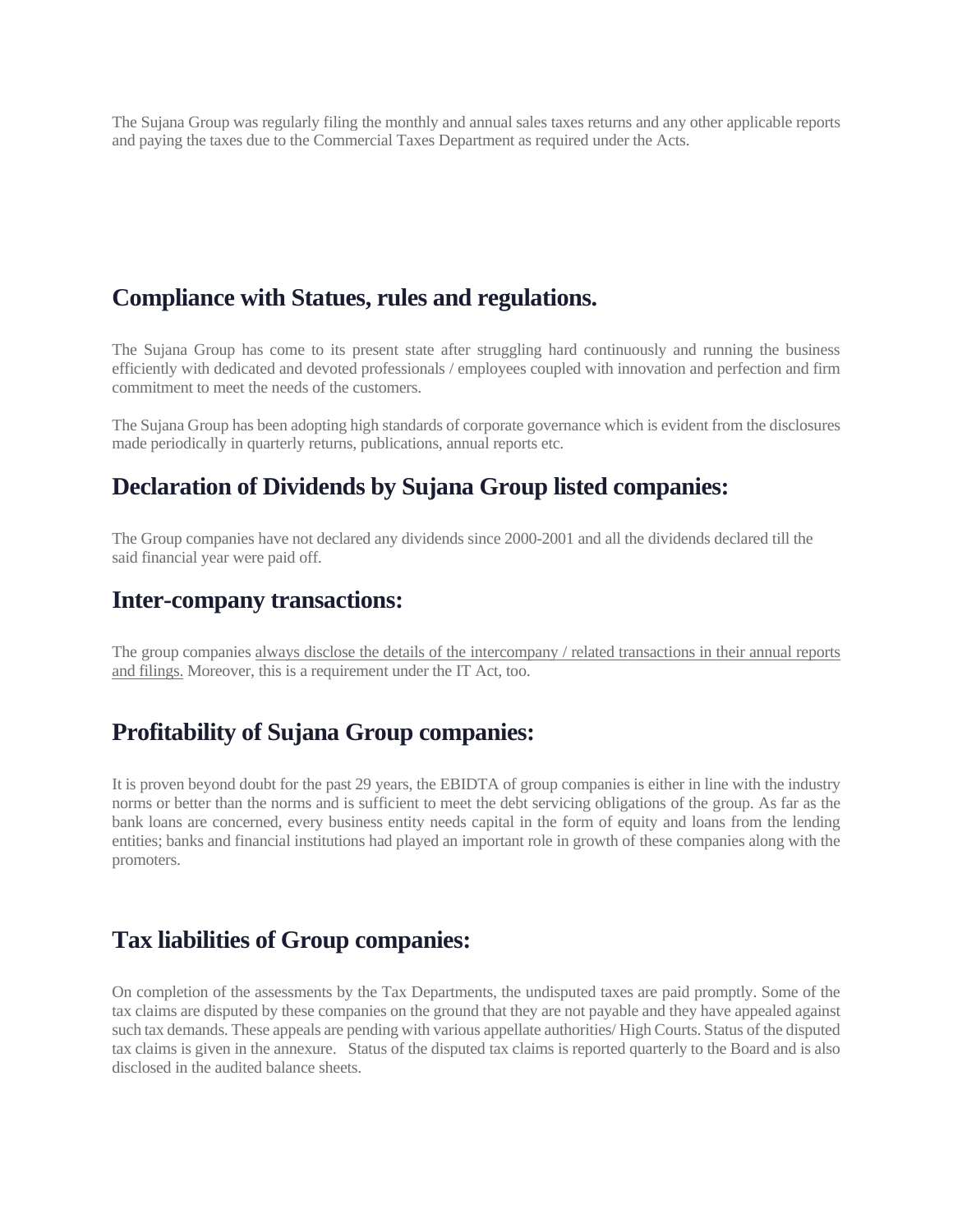# **Operating model of the companies in the Group and involvement of the promoters in the business:**

The Sujana Group consists of three listed companies M/s Sujana Universal Industries Limited, M/s Splendid Metal Products Limited (previously known as M/s Sujana Steels Limited and also M/s Sujana Metal Products Limited) and M/s Neueon Towers Limited (previously known as M/s Sujana Towers Limited).

Every Company in the Sujana Group is managed by an independent & competent Board of Directors consisting of majority of independent directors of eminence and maintains highest standard of Corporate Governance. The Companies in the Sujana Group complied with all the provisions of disclosure to the stock exchanges regarding corporate governance. Over the period of 32 years, different eminent persons have been on the Board of Directors of these Companies at different times, in various categories such as independent directors, nominee directors from the Banks and FIs, professional directors apart from promoter directors which may be seen from the following table:

**Nominee directors:**

| Name of the Company         | Name of the director/Institution                                                                                                                                    | Period                   |
|-----------------------------|---------------------------------------------------------------------------------------------------------------------------------------------------------------------|--------------------------|
| Splendid Metal Products Ltd | Sri K Srinivasa Rao<br>(IREDA nominee)<br>Worked in different capacities in State<br>Bank of India and State Bank of<br>Hyderabad including as Finance<br>Director. | 28.01.2000 to<br>2005-06 |
|                             | Sri K.P.Ramakrishnan<br>(IDBI nominee)                                                                                                                              | 30.10.2000 to 19.04.2002 |
|                             | Sri Sunil Kapoor<br>(IFCI nominee)                                                                                                                                  | 27.09.2001 to 27.01.2004 |
|                             | Sri Y.M.Yesaw<br>(IDBI nominee)                                                                                                                                     | 19.04.2002 to 29.04.2005 |
|                             | Sri Y.V.Ramesh Naidu<br>(IFCI nominee)                                                                                                                              | 29.09.2004 to 29.06.2005 |
|                             | Sri S.Ramachandran<br>(IDBI nominee)                                                                                                                                | 29.12.2008 to 14.05.2010 |
|                             | Sri Ashok Kumar De<br>(IDBI nominee)                                                                                                                                | 14.05.2010 to 30.05.2014 |
|                             | Sri Ch.Srinivasu<br>(IDBI nominee)                                                                                                                                  | 30.05.2014 to 11.12.2017 |
|                             | Sri Vimlesh Kumar<br>(PNB nominee)                                                                                                                                  | 28.08.2014 to 14.12.2016 |
|                             | Sri Ram Kumar<br>(PNB nominee)                                                                                                                                      | 14.12.2016 to 18.05.2018 |
|                             | Sri Venkata Krishnan<br>(IDBI nominee)                                                                                                                              | 11.12.2017 to 18.09.2018 |
|                             | Sri Nitil Pandya<br>(PNB nominee)                                                                                                                                   | 18/05/2018 to 27.09.2019 |
| <b>Neueon Towers Ltd</b>    | Sri Anil Ratanpal<br>(IDBI nominee)                                                                                                                                 | 10.02.2011 to 14.08.2013 |
|                             | Sri Hiranmoy Biswas<br>(IDBI nominee)                                                                                                                               | 14.08.2013 to 22.08.2015 |
|                             | Sri Yashpal Gupta                                                                                                                                                   | 14.11.2015 to 13.02.2017 |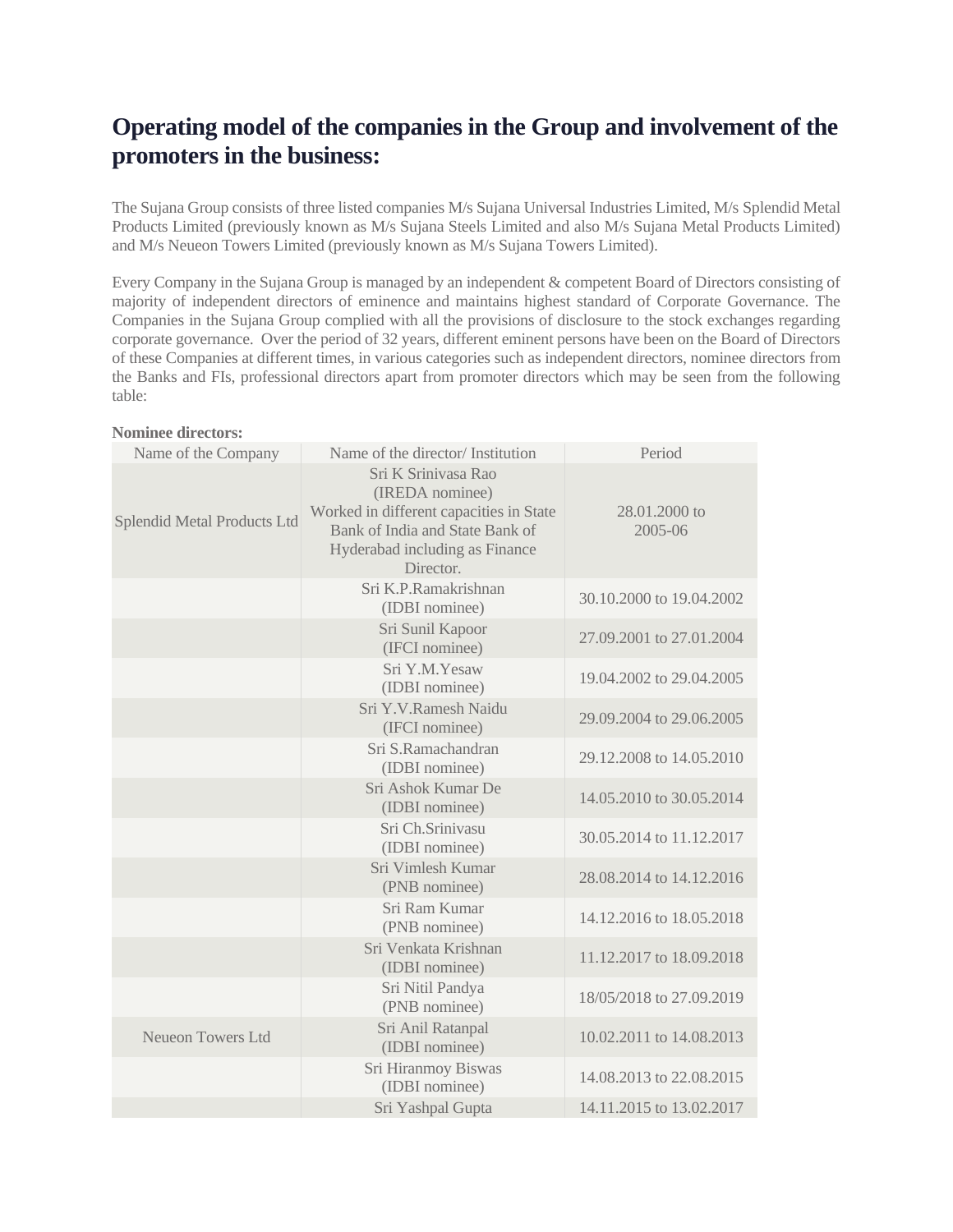|                                    | (IDBI nominee)                             |                          |
|------------------------------------|--------------------------------------------|--------------------------|
|                                    | Sri Saravanan Muthu<br>(IDBI nominee)      | 14.02.2017 to 18.09.2018 |
| Sujana Universal Industries<br>Ltd | Sri G Jagadish Prasad<br>(IFCI nominee)    | 28,06,1997 to 28,01,1999 |
|                                    | Sri D.Rama Rao<br>(IFCI nominee)           | 28.01.1999 to 29.10.1999 |
|                                    | Sri Sunil Kapoor<br>(IFCI nominee)         | 29.10.1999 to 30.01.2003 |
|                                    | Sri Vidyabhushan Chadha<br>(IREDA nominee) | 28.01.2000 to 29.11.2001 |
|                                    | Sri G.S.Sriniyasan<br>(IDBI nominee)       | 28.01.2000 to 24.10.2003 |
|                                    | Sri R.S.Sandhu<br>(IFCI nominee)           | 30.01.2003 to 29.04.2004 |
|                                    | Sri R.R.Chkrawarti<br>(IDBI nominee)       | 24.10.2003 to 29.04.2005 |
|                                    | Sri V.S.V.Rao<br>(IFCI nominee)            | 29.04.2004 to 09.06.2005 |
|                                    | Sri B.P.Mandal<br>(IFCI nominee)           | 18.04.2007 to 10.12.2008 |
|                                    | Sri Narayandas Áuddy<br>(IFCI nominee)     | 30.07.2007 to 28.04.2008 |
|                                    | Sri V.Udhaya Sankar<br>(IFCI nominee)      | 28.04.2008 to 31.07.2009 |
|                                    | Sri S.Ramachandran<br>(IDBI nominee)       | 10.12.2008 to 14.05.2010 |
|                                    | Sri D.Rama Rao<br>(IDBI nominee)           | 29.12.2009 to 14.05.2010 |
|                                    | Sri Ashok Kumar De<br>(IDBI nominee)       | 14.05.2010 to 30.05.2014 |
|                                    | Sri Ch.Srinivasu<br>(IDBI nominee)         | 30.05.2014 to 11.12.2017 |
|                                    | Sri Venkata Krishnan<br>(IDBI nominee)     | 11.12.2017 to 18.09.2018 |

#### **Professional Directors**

| S1.No. | Name of the Director   | Period of Directorship       | Experience                                                                                                    |
|--------|------------------------|------------------------------|---------------------------------------------------------------------------------------------------------------|
| 01.    | Late Sri HS Mazumdar   | 29-10-1988 to 28-06-<br>1997 | Former Dy Managing Director of<br>State Bank of India                                                         |
| 02.    | Late Sri Sri PS Vaidya | 16-08-1989 to 28-05-<br>1998 | Former Dy Managing Director of<br>State Bank of India and Managing<br>Director of State Bank of<br>Hyderabad. |
| 03.    | Late Sri KS Purohit    | 28-03-1991 to 15-02-<br>1993 | Former Chief General Manager of<br>State Bank of India. Hyderabad<br>Circle,                                  |
| 04.    | Late Sri VB Chadha     | 24-07-95 to 29-01-<br>2005   | Former Senior Banking Professional<br>holding different senior positions in<br>State Bank of Hyderabad.       |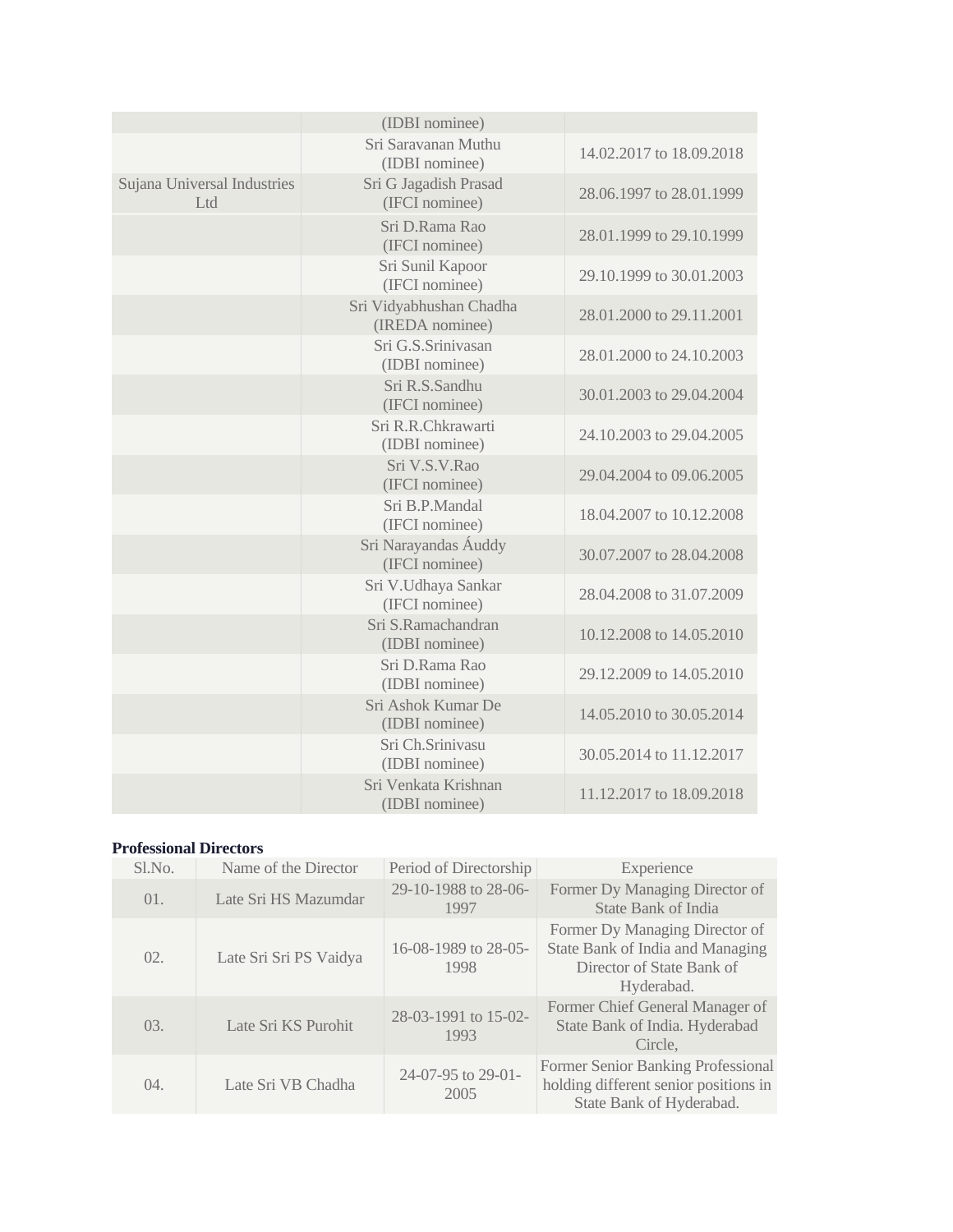| 05. | Late Dr V Malakonda<br>Reddy | 05-05-1992 to 30-05-<br>2018   | Former Professor and Head of Civil<br>Engineering, Regional Engineering<br>College, Warangal.<br>And Principal and Secretary of<br>Chaitanya Bharathi Institute of<br>Technology, Hyderabad |
|-----|------------------------------|--------------------------------|---------------------------------------------------------------------------------------------------------------------------------------------------------------------------------------------|
| 06. | Dr K Sriniyasa Rao           | 30-07-1998 still<br>continuing | Former Finance Director of State<br>Bank of Hyderabad.                                                                                                                                      |
| 07. | Late Sri MV Narayana Rao     | 16-08-1989 to 23-11-<br>1998   | Former Director General of Police,<br>Govt of Andhra Pradesh                                                                                                                                |
| 08. | Sri MV Bhaskara Rao          | 03-09-2007 still<br>continuing | Former Director General of Police,<br>AP Hyderabad                                                                                                                                          |
| 09. | Sri NR Ganti                 | 19-07-1999 to 21-10-<br>2002   | Former Senior Credit Analyst in<br>State Bank of India.                                                                                                                                     |
| 10. | Sri S Venkatachalam          | 28-07-2008 to 14-11-<br>2011   | Graduate Engineer and worked in<br>various leading business houses like<br>MN Dastur & Co., Lloyd Steel<br>Industries etc, in senior positions.                                             |
| 11. | Sri N Srikrishna             | 28-01-2008 to 23-01-<br>2012   | <b>Chartered Accountant and</b><br><b>Transaction Advisory</b><br>Partner-Brahmaiah & Co                                                                                                    |
| 12. | Sri VSR Murthy,              | 03-09-2007 to 29-01-<br>2009   | Former Executive Director of<br>Dhanalakshmi Bank.                                                                                                                                          |
| 13. | Late Sri NDKA Reddy          | 25-07-1995 to 17-05-<br>2003   | Central Govt Official in Information<br>Dept                                                                                                                                                |
| 14. | Sri K. Kameswara Rao         | 30-01-2006 to 01-09-<br>2009   | <b>Senior Banking Professional</b>                                                                                                                                                          |
| 15. | Sri RK Birla                 | 05-05-1992 still<br>continuing | Former Chief Executive of Poddar<br>Projects Limited and having<br>experience in steel industry                                                                                             |
| 16. | Sri Y Kamesh                 | 29-07-2009 to 27-05-<br>2015   | Industrialist and management expert                                                                                                                                                         |
| 17. | Sri B Ramachandra Rao        | 30-01-2006 to 01-09-<br>2009   | Former Chief General, SBI and Also<br><b>Chief General Manager and</b><br>Principal, State Bank Staff College.                                                                              |
| 18. | <b>Smt P Shyamala Reddy</b>  | 27-08-2016 to 29-06-<br>2017   | <b>Management Sciences</b>                                                                                                                                                                  |
| 19. | Smt B SandhyaSri             | 30-03-2015 to 30-05-<br>2016   | Former Director, Planning<br>Departments, Department of Andhra<br>Pradesh                                                                                                                   |
| 20. | Smt G Umadevi                | 13-10-2017 still<br>continuing | Post Graduate in Social Works and<br>working human development<br>activities                                                                                                                |
| 21. | Sri P Krishna Rao            | 09-08-2006 to 23-11-<br>1998   | <b>Senior Banking Professional</b>                                                                                                                                                          |
| 22. | Sri SR Narayanan             | 24-07-1995 to 18-05-<br>2000   | Former Principal Collector, Customs<br>and Central Excise.                                                                                                                                  |
| 23. | Late Sri J Ramakrishnan      | 24-07-1995 to 14-11-<br>2017   | Former Chief Commissioner of<br>Customs and Central Excise,<br><b>Hyderabad Zone</b>                                                                                                        |
| 24. | Sri AS Anand Kumar           | 28-04-207                      | Banking, Finance and management                                                                                                                                                             |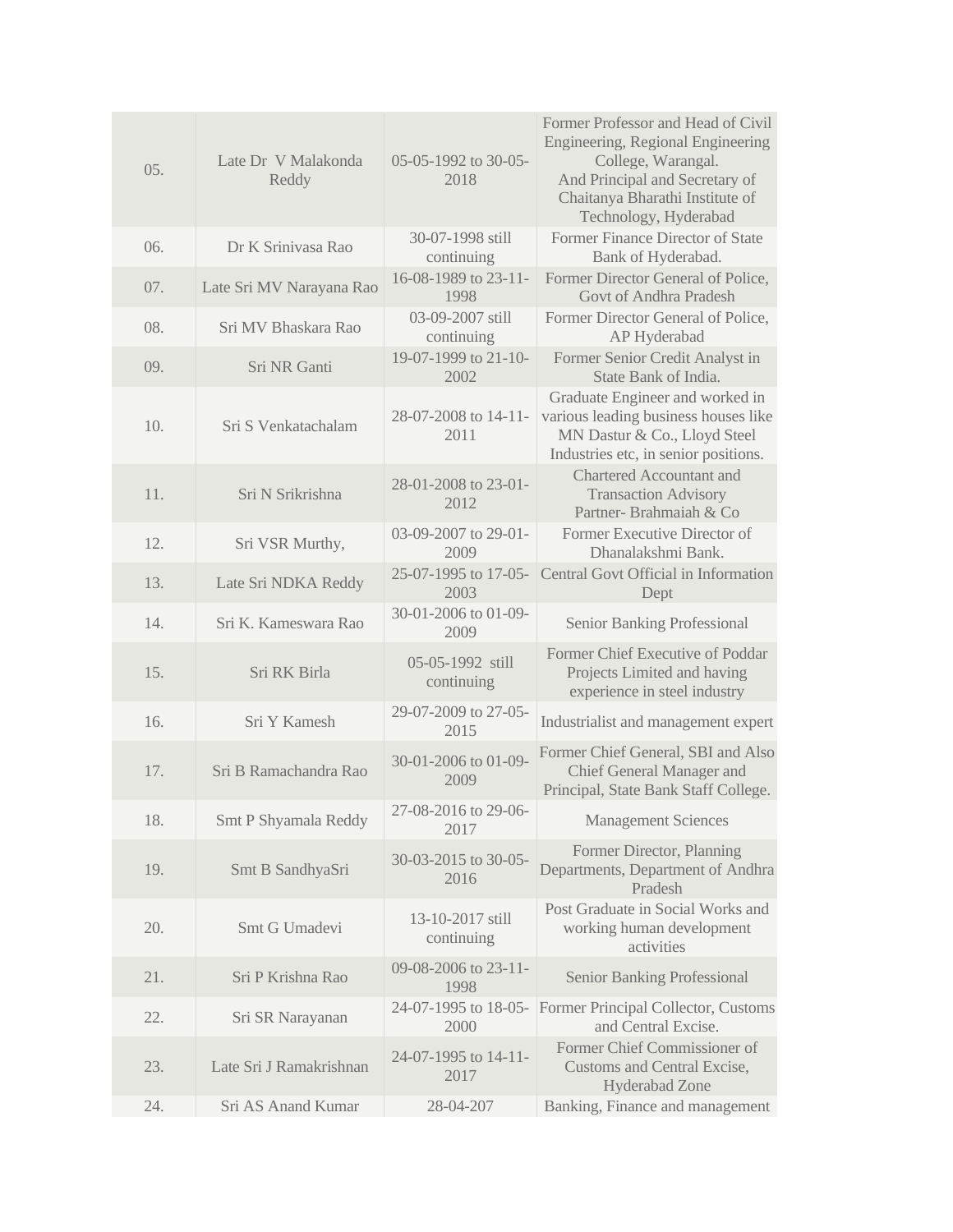| 25. | Sri K. Raghavaiah    | 2012                           | 29-12-2008 to 28-05- Former Managing director of BHPV<br>and also worked with BHEL |
|-----|----------------------|--------------------------------|------------------------------------------------------------------------------------|
| 26. | Sri L V Rao          | 27-09-2009 still<br>continuing | Retd Executive Director in BHEL                                                    |
| 27. | Sri S Hanumantha Rao | 19-07-1999 still<br>continuing | Senior Banking professional and<br><b>ICWAI</b>                                    |

The Board of Directors of Sujana Companies were assisted by the Corporate Professionals such as Sri B Ramachander Rao, CA, ICWAI, FCS, LLB, Sri KPC Rao, ICAWI, FCS and LLB, Sri JS Rao, FCA, FCS, Sri VV Chenulu, CA, Sri Sudhanshu B Chadha, CA, Sri SS Sastry, Late Sri N Dayasagar, CA, Sri NC Krishna, CA, Sri P. Apser Hussen, FCS, LLB and ACIS, Sri Ch Narayana Rao, CA, Smt S Kalyani, Sri B Manoharan, Sri Rengarajan, Sri NS Ayyangar, Sri Y Ravi Sekhar, and Sri MSN Murthy, in different periods.

### **Investor complaints pending with regulatory authorities:**

No investor complaint is pending with any regulatory authority such as stock exchanges, SEBI, ROC, CLB/ NCLT and Ministry of Corporate Affairs against the Group. The Listed companies in the Group have been publishing unaudited financial results, submitting shareholding patterns, corporate governance reports and all other applicable returns periodically or quarterly to the stock exchanges wherein the details as to the promoters' shareholding, status of investor complaints are also routinely included.

# **Current status of the Companies:**

Over the period of 32 years since inception, the Group companies, through their operations contributed Rs.5800 Crores to the Central Exchequer by way of excise and customs duties and income tax, to the State Exchequer by way of sales tax /VAT and electrical power charges, and to the banks and FIs by way of interest and financial charges. In addition to the above, the Group has also paid fee and other charges for increase of capital, listing, custodian fee etc. The Group provided employment for around 6000 employees. The operations of all the three listed companies of the Group, operating in the steel and power & telecom infra sectors, severely suffered due to recession in these sectors since the year 2008-09 which is a national as well as global phenomenon and not specific to the Group. It is very well known that majority of the companies in steel and infra sectors including large companies like Tata Steel, Essar Steel, JSW Steel, GMR Infra, Jyoti Structures and others incurred heavy operational losses during that phase and all the large players in the sector were struggling to stay afloat. The combined exposure of the stated large companies in the sector is currently running into several lakhs of crores. Thus the stress in cash flows is not specific to this Group and it's a sector problem. In this regard the Group worked out with the Lenders to identify new investors with possible change in management which was indeed the suggested route under the Strategic Debt Restructuring (SDR) guidelines from RBI to deal with such stressed companies and applied to many in the sector and not specific to the group. As the companies have large assets and built-in capacities, some investors have evinced interest in acquiring controlling stake and invest further amounts to revive the operations. During the process, two companies i.e., Splendid Metal Products Limited and Neueon Towers Ltd were referred to CDR which was not successful because of delayed / nil disbursements from the Lenders. Subsequently, during the year 2019, all the three Companies were referred to Honorable NCLT, Hyderabad by the lenders for a resolution under IBC. Resolution plans of two companies Splendid Metal Products Limited and Sujana Universal Industries Limited were approved by Honorable NCLT Hyderabad and the resolution plans are being successfully implemented by the new managements. Neueon Towers Limited was ordered for liquidation under the relevant provisions of IBC.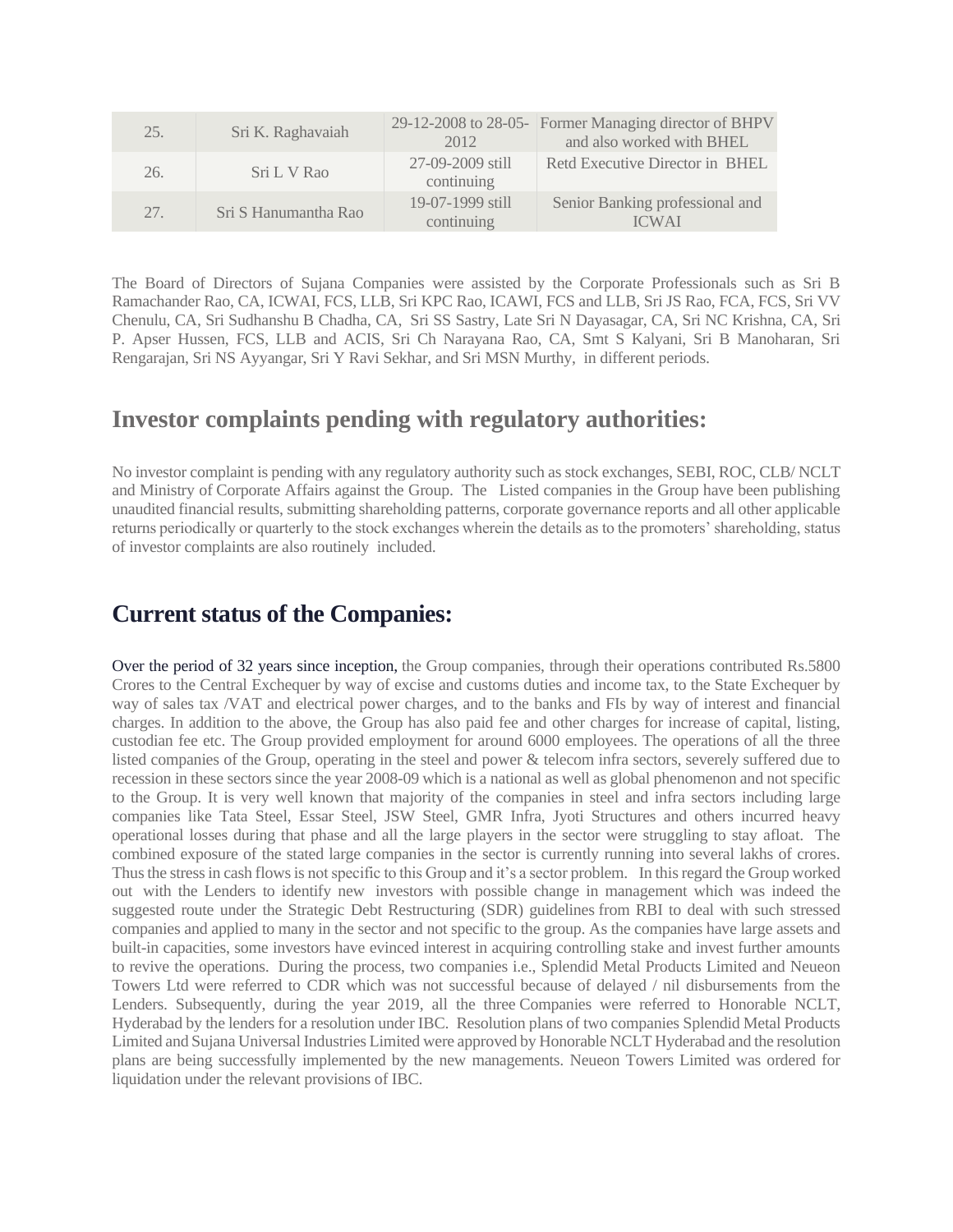# **Involvement of Mr. Chowdary in any company at present:**

It is essential to note that even though Sri Y S Chowdary is the "founder" and the gale force behind the ventures of the Group, he did not participate in the day to day management of the Group after the first few formative years (Upto 2000); Shri YSC resigned from the position of Managing Director in 2000 from Sujana Universal Industries Ltd, in 2003 from Splendid Metal Products Limited and he was ordinary director in Sujana Towers Ltd., without holding of office of profit / place of profit and acted as Non Executive Chairman since the date of resignation as stated above till August 2014. Since 2003, he was holding only non executive positions in three listed entities of Sujana Group namely, Sujana Universal Industries Limited, Splendid Metal Products Limited and Neueon Towers Limited with no powers of management of the Companies till October 2014.

Further, he was not holding any executive or non-executive positions in any corporate entity since October 2014 including the above three **listed** entities. He resigned as Director from October 2014 from all corporate entities and since then, he does not hold any directorship in any corporate entity. Subsequently, his shareholding has been cancelled in the Resolution plans approved by Honourable NCLT, Hyderabad.

# **Association of Sri Y S Chowdary with Best and Crompton Engineering Projects Limited (BCEPL):**

It may be noted that this entity (BCEPL) and/ or any of its related entities have never been part of Sujana Group and there is no common shareholding/ directorship or employees between Sujana Group and BCEPL. Best and Crompton is a 100 years old company and has grown up on its own strength. Mr. Chowdary has never dealt with any business related aspects of any entity other than Sujana Group. During his tenure as an entrepreneur and as a politician, a lot of entrepreneurs used to approach him for advice / suggestions to run their business enterprises. There is no economic interest in any entities other than Sujana Group and he relinquished his economic interest even in Sujana Group after 2014 in order to comply with the Government of India Regulations and also to be in public service. His suggestion or advice is merely as a mentor in industry and business and not in his personal capacity. There is no complaint against him from any of the regulators.

# **Pending actions against Group companies:**

There is no violation of any statutory regulations in accordance with Companies Act, 1956/2013, SEBI RBI/ FEMA or Tax Laws or any other applicable legal provisions. Sujana has not violated any legal and statutory requirements RBI/FEMA regulations. Further there is no complaint from the Banks in any of the Group Companies founded by Sri YS Chowdary.

**A**. Sujana Companies never did any fraud or misrepresentation to the Banks or to the general public or to any statutory authority whereas the Investigating Agencies are alleging as such and prompting the media to publish the wrong/ half-truth information connecting Sri Y S Chowdary with Sujana Group even after his total disassociation with Sujana Group since 2014.

**B**. A charge sheet was filed by the ED against Mr. Y S Chowdary and his officers with a false allegation of guiding, instructing and giving directions to M/s Best and Crompton Engineering Projects Limited and its directors and is misleading all other statutory authorities, Banks and FIs and the general public. This is being challenged and a quash petition has been filed in the High Court.